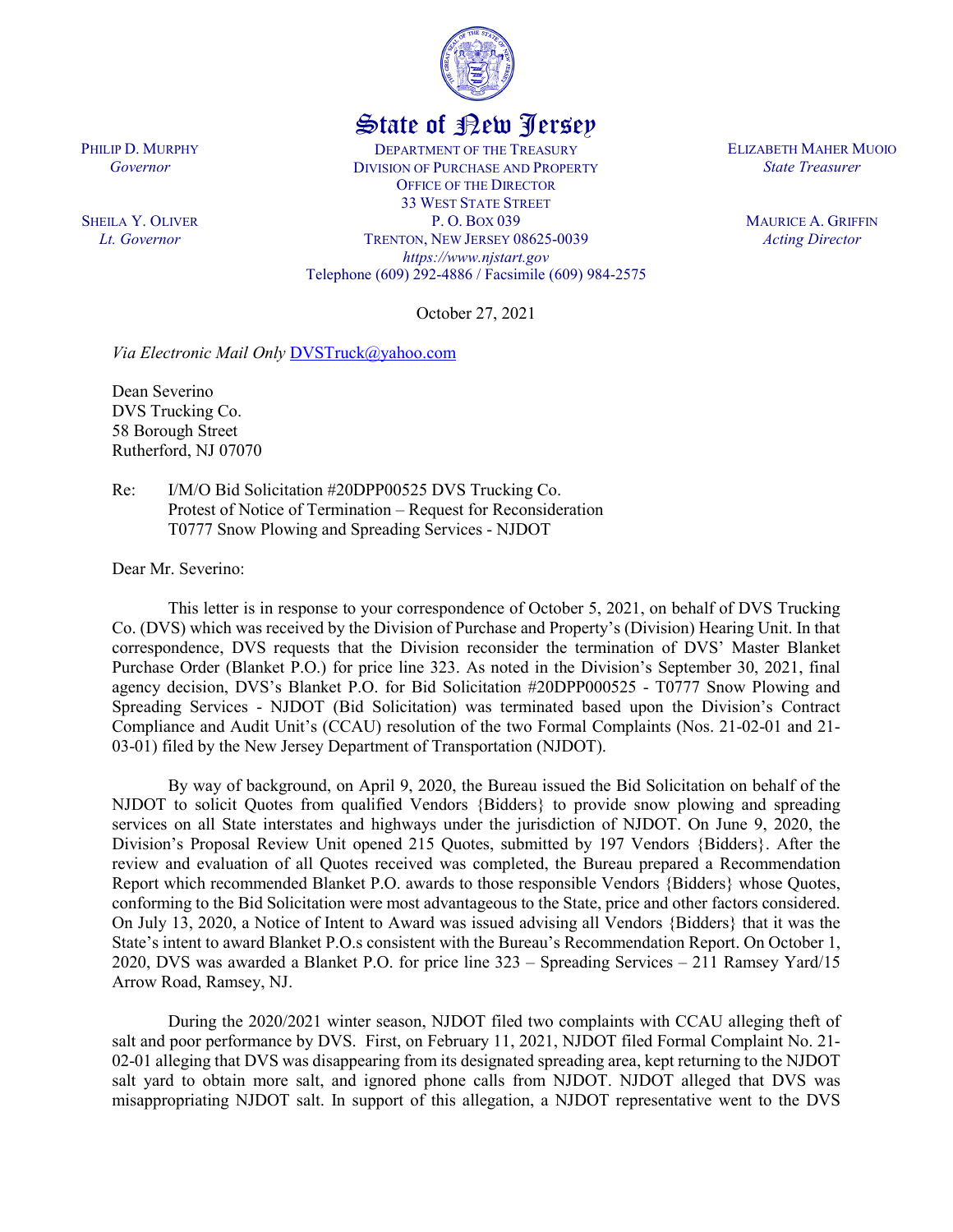Trucking Yard, and observed what was believed to be freshly dumped NJDOT salt. After reviewing the Formal Complaint and the responses submitted by DVS on or about March 8, 2021 and March 11, 2021, on May 27, 2021, CCAU issued its resolution to Formal Complaint No. 21-02-01. CCAU concluded that DVS had failed to perform as required by the terms of the Blanket P.O. stating:<sup>1</sup>

> Based upon the documents and information provided by the DOT, the CCAU finds that the record supports a finding against the vendor. This complaint is resolved against DVS Trucking for failure to perform pursuant to the contract.

> Additionally, CCAU recommends that DOT's State Contract Number T0777, Snow Plowing and spreading Services – NJDOT, be referred to the Procurement Bureau for review of possible remedies under the contract, including but not limited to cancellation for cause.

> This resolution constitutes CCAU's decision on this matter, made in accordance with the provisions of N.J.A.C. 17:12-4.4 et seq., and which may be appealed in writing, setting forth specific cause for the appeal, to the Director, Division of Purchase and Property, within ten (10) days after its receipt.

Second, on March, 3, 2021, the NJDOT filed Formal Complaint No. 21-03-01 against DVS. This complaint alleged a record of poor performance and communication by DVS. See, NJDOT March, 3, 2021 Complaint. Specifically, Formal Complaint No. 21-03-01 alleged: (1) DVS showed up to the 12/14/2020 call-out with only 4 trucks, when 6 trucks were required; (2) During the 12/16/2020 storm, DVS employees were rude to NJDOT staff, did not respond to calls from NJDOT, DVS did not inform NJDOT when trucks broke down, and DVS employee left the scene of an accident where wires were taken down; (3) DVS did not show up for the call-out on time as it showed up with only 5 trucks when six trucks were required, the  $6<sup>th</sup>$  truck showed up 40 minutes late; (4) DVS left salt piles on the roadway, shoulders and the ramps causing NJDOT staff to clean up the piles; (5) DVS staff left an assigned work area and did not respond to phone calls; (6) DVS staff left an assigned work area to attend to a broken down truck; (7) one truck was missing the on-board wetting system; and (8) DVS employees left their trucks during a spreading event. DVS admitted many of the allegations were correct in its response to the complaint, while offering its viewpoint of the events.<sup>[2](#page-1-1)</sup>

<span id="page-1-0"></span><sup>&</sup>lt;sup>1</sup> The May 27, 2021 decision in response to Formal Complaint No. 21-02-01 was emailed to DVS Trucking at dvstruck@yahoo.com.

<span id="page-1-1"></span><sup>&</sup>lt;sup>2</sup> DVS' responses may be found in the nine (9) attachments included with its March 10, 2021 email to CCAU's mailbox: 1) Reply to State of New Jersey Formal Complaint Form (Form CC-36) by Dean V. Severino dated March 10, 2021; 2) Exhibit A, Vendor's reply to 1st "Performance Rating for Plowing & Spreading Contractor by Event (Form MT-55A)"; 3) Exhibit B, Vendor's reply to 2nd "Performance Rating for Plowing & Spreading Contractor by Event (Form MT-55A)"; 4) Exhibit C, Vendor's reply to 3rd "Performance Rating for Plowing & Spreading Contractor by Event (Form MT-55A)"; 5) Exhibit D, Vendor's reply to 4th "Performance Rating for Plowing & Spreading Contractor by Event (Form MT-55A)"; 6) Exhibit E, Vendor's reply to 5th "Performance Rating for Plowing & Spreading Contractor by Event (Form MT-55A)"; 7) Exhibit F, Vendor's reply to 6th "Performance Rating for Plowing & Spreading Contractor by Event (Form MT-55A)"; 8) Exhibit G, Vendor's reply to 7th "Performance Rating for Plowing & Spreading Contractor by Event (Form MT-55A)"; 9) Exhibit H, Vendor's reply to 8th "Performance Rating for Plowing & Spreading Contractor by Event (Form MT-55A)".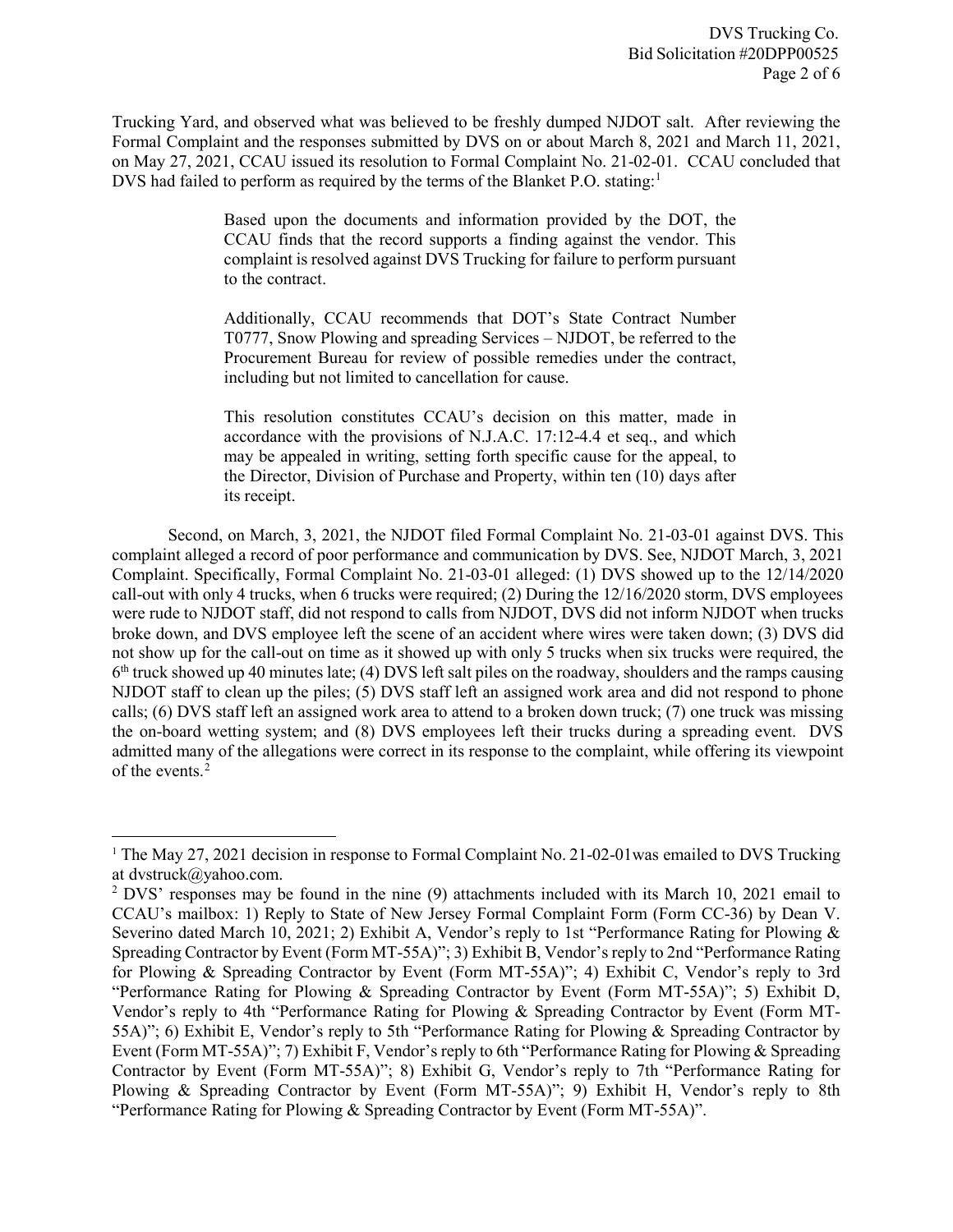On May 27, 2021, CCAU issued its resolution to Formal Complaint No. 21-03-01, finding that DVS showed up to several call-outs without the required number of trucks, and failed to perform in accordance with the terms of the Blanket P.O.<sup>[3](#page-2-0)</sup> Specifically, CCAU concluded,

> Based upon the documents and information provided by the DOT, the CCAU finds that the record supports a finding against the vendor. This complaint is resolved against DVS Trucking for failure to perform pursuant to the contract.

> Additionally, CCAU recommends that DOT's State Contract Number T0777, Snow Plowing and spreading Services – NJDOT, be referred to the Procurement Bureau for review of possible remedies under the contract, including but not limited to cancellation for cause.

> This resolution constitutes CCAU's decision on this matter, made in accordance with the provisions of N.J.A.C. 17:12-4.4 et seq., and which may be appealed in writing, setting forth specific cause for the appeal, to the Director, Division of Purchase and Property, within ten (10) days after its receipt.

DVS did not file an appeal to either of the complaint resolutions with the Director within the ten (10) day period as required by the regulations noted above.

On May 28, 2021, the NJDOT submitted a request to the Procurement Bureau that DVS' Blanket P.O. be cancelled. Thereafter, on September 13, 2021, based upon NJDOT's request, the Bureau wrote to DVS advising it of the Division's intent to cancel DVS' Blanket P.O. for Price Line 323. On September 14, 2021, DVS responded to the Notice of Termination stating that it wanted to "appeal the decision of termination." See screen shot below.

> I, Dean Severino, am acknowledging receipt of your email, to the Notice of Termination of PO blanket #20-GNSV2-01213 and I would like to appeal the decision of termination of this PO blanket #20-GNSV2-01213 that my firm was awarded.

Thank you, Dean Severino

The Division accepted this email as protest of the September 14, 2021 Notice of Termination.

On September 30, 2021, the Division issued its final agency decision which sustained the Notice of Termination stating in part:

> Here, on two occasions, DVS showed up to a call-out without the required number of vehicles ready to perform the contract work. In its response to the CCAU complaint, DVS did not dispute the allegations of the complaint, but rather offered excuses for why the trucks were unavailable or late to the call-out. Further, DOT complained that on at least one occasion, DVS left piles of salt along the state's roadway. Again DVS did not dispute the allegation of the complaint. DVS' violation of the terms of

<span id="page-2-0"></span><sup>&</sup>lt;sup>3</sup> The May 27, 2021 decision in response to Formal Complaint No. 21-03-01 was emailed to DVS Trucking at dvstruck@yahoo.com.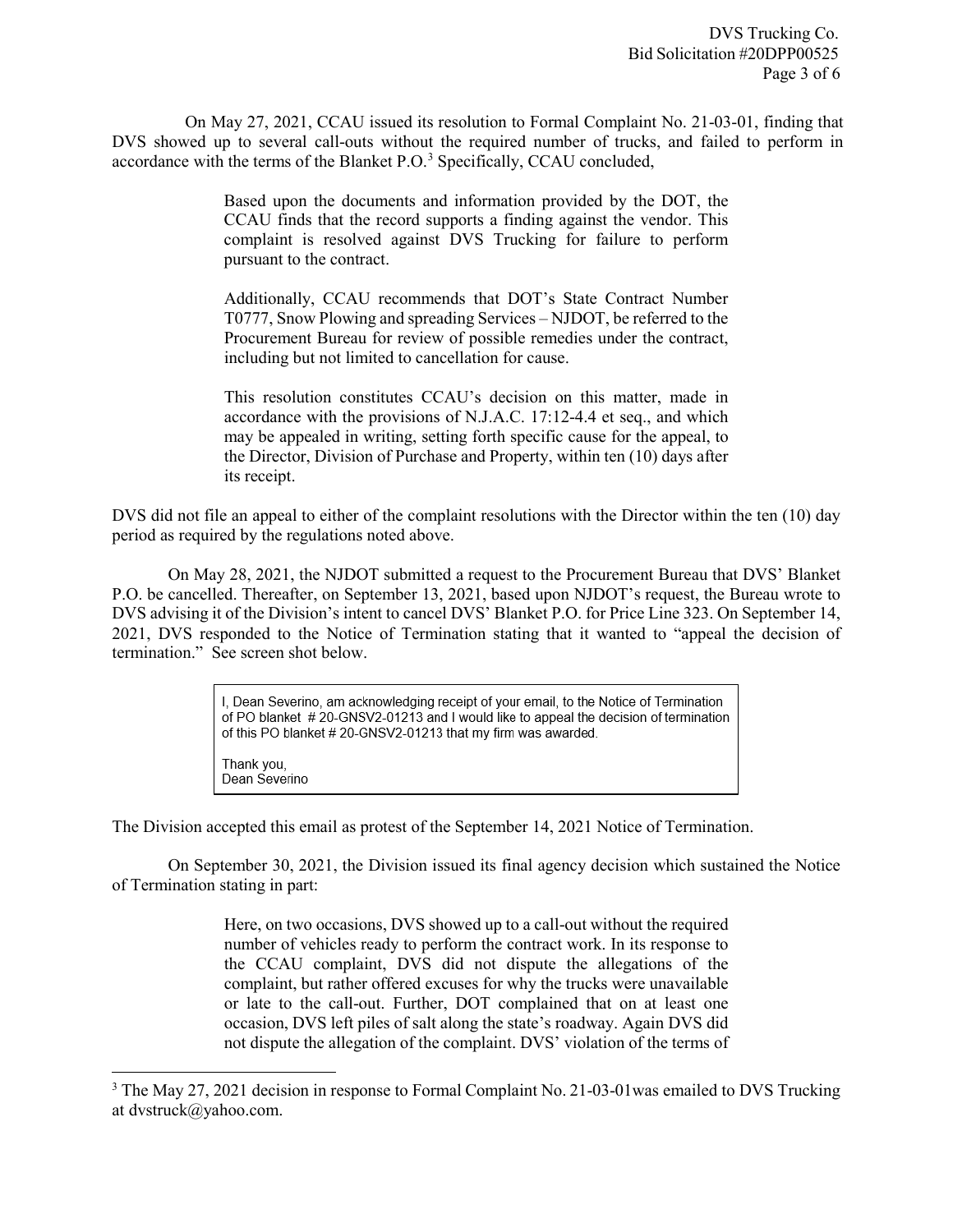the Bid Solicitation potentially jeopardized the safety and welfare of the traveling public. Again, I note that DVS did not offer any facts or information in support of the appeal or dispute the finding of either of the May 27, 2021 CCAU resolutions. Having found that DVS failed to show up to call-out without the required vehicles and equipment on several occasions, I need not address the remaining DOT allegations.

DVS responded by email to the final agency decision on September 30, 2021, stating in part:

I am responding to the email I received today regarding the appeal/protest I previously sent to you.

I would like to address the fact that on the e-mail dated 05/28/21 you are referring to (see email attached at the bottom). I did received an email on that date, but it was not a Blanket PO cancellation to me, it was an awarded email to Morton Salt Inc. I did not reply back to it because I saw it was just a bid notification awarded email. If I had had received a cancelation email prior to the one you sent 09/13/21, I would had responded right away, as I did. I responded on 09/14/21.

Please review your emails records and you will see that no Blanket P.O. cancellation was submitted to me and I should not be cancelled for not responding for something I had no idea was in process.

Included with DVS's response to the September 30, 2021, final agency decision was the email shown below.



On October 1, 2021, the Division's Hearing Unit responded to DVS advising that on May 27, 2021, not May 28, 2021, the Division's Contract Compliance and Audit Unit sent DVS the resolutions to the two Formal Complaints filed by NJDOT. As a courtesy, the Division's Hearing Unit attached the May 27, 2021 emails from CCAU to its correspondence.

Thereafter, on October 5, 2021, DVS sent a follow-up email to the Division's Hearing Unit, which stated:

> I am writing this letter not only to appeal a prior decision by the NJDOT but to request a hearing which I did not have a chance to participate in. Sometime around May 28, 2021, I received by electronic mail, a notice of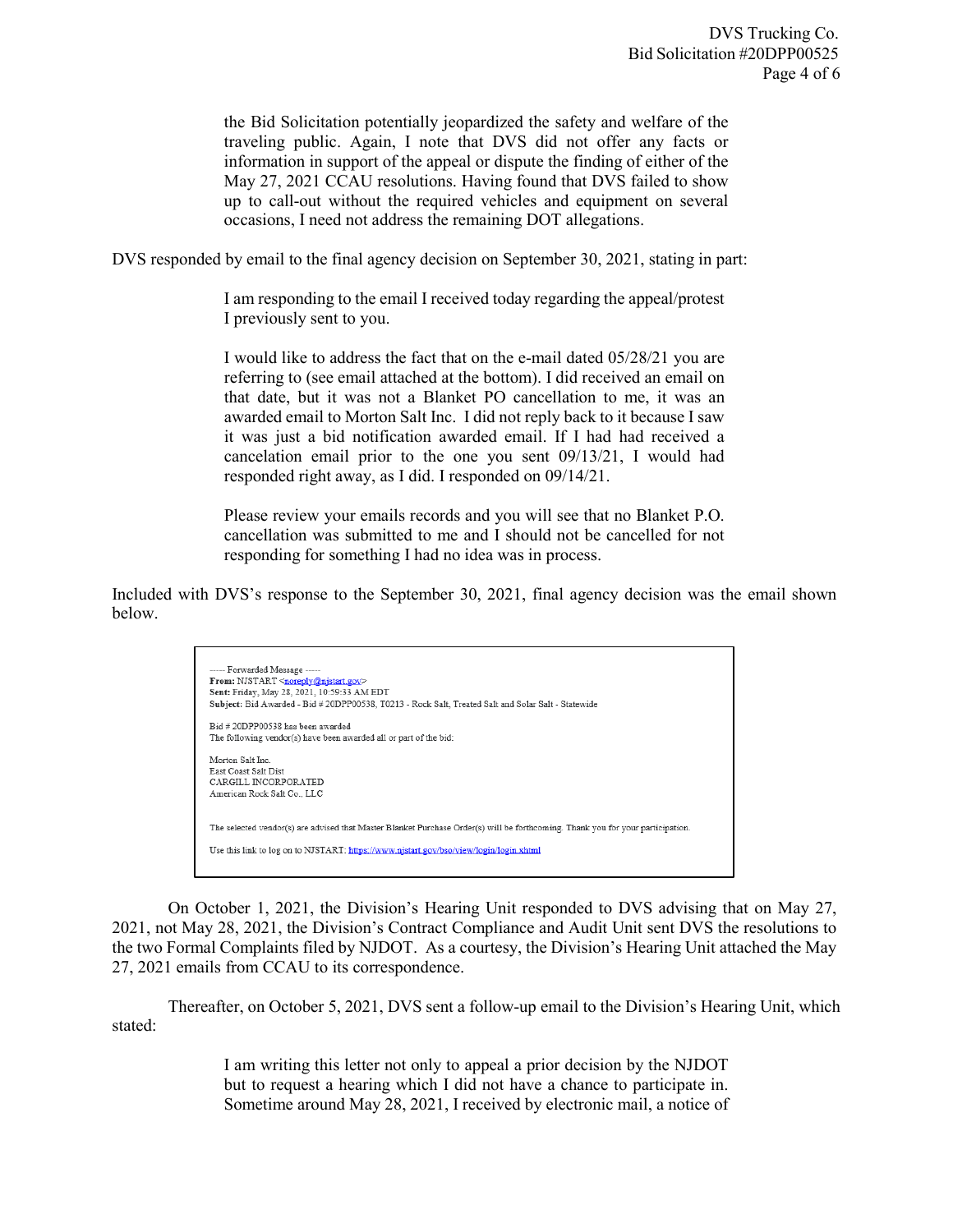a bid awarded to another contractor (See Bid # 20DPP00538 awarded to Morton Salt Inc., attached). I did not receive any other correspondence, by regular postal or electronic mail from the NJDOT other than that during that time period.

I did recently receive a notice of a decision stating a bid solicitation (#20DPPP00525) which I was awarded was being solicited to another contractor and I had a right to appeal that decision. It is apparent that there was a clerical mix up where I received a correspondence meant for someone else, and probably someone else received a correspondence meant for me. I know that is an assumption, but I never received any notice for a hearing regarding my contract with the state. I received the notice of a hearing that took place without any participation by me, and resulted in the loss of my salting contract.

First, in the October 5, 2021 correspondence, DVS states that it "never received notice of any hearing regarding [its] contract with the state…I would like the opportunity to have a hearing". DVS further notes that it appears that there as a clerical mix up as it never received notice of the hearing. As noted above, on September 14, 2021, DVS responded to the Notice of Termination stating that it wanted to "appeal the decision of termination," DVS did not request an in-person hearing, and therefore, no hearing was scheduled and the protest was resolved based upon the written record. DVS has only now, in the request for reconsideration, requested an in-person hearing, as permitted by N.J.A.C. 17:12-3.3(b)(1)(iii). With respect to DVS' request for an in-person presentation, pursuant to N.J.A.C. 17:12-3.3(e), "[t]he Director has sole discretion to determine if an in-person presentation by the protester is necessary to reach an informed decision on the matter(s) of the protest. In-person presentations are fact-finding for the benefit of the Director." Further, "[i]n cases where no in-person presentation is held, such review of the written record shall, in and of itself, constitute an informal hearing." N.J.A.C. 17:12-3.3(d). Here, I have reviewed the record of this procurement, including the Bid Solicitation, the Quotes received, the Evaluation Committee Report, the Bureau's Recommendation Report, the relevant statutes, regulations, case law, the protest and request for reconsideration submitted by DVS. The issues raised were sufficiently clear such that a review of the record of this procurement has provided me with the information necessary to determine the facts of this matter and to render an informed final agency decision on the merits of the protest and the request for reconsideration on the written record, as such an in-person hearing is not warranted.

Second, with respect to DVS' claim that it never received an opportunity to appeal a decision to cancel its contract, as noted above, on May 27, 2021, CCAU sent DVS the CCAU resolutions to Formal Complaint No. 21-02-01 and Formal Complaint No. 21-03-01, and DVS did not submit an appeal of either of the resolutions to the Division's Director as required by N.J.A.C. 17:12-4.4 et seq. Upon receipt of resolution, DVS had the right to file an appeal to the Director within ten (10) business days in accordance with N.J.A.C. 17:12-4.4. Here, both resolutions were sent by email to  $\frac{dvstrucking@yahoo.com}{dvstrucking@yahoo.com}$  on May 27, 2021. The email address used by CCAU when issuing the decisions was the same email address use when communicating with DVS regarding the complaints; and as noted above, DVS responded to those complaints. Additionally, it is the same email address used in the instant protests. CCAU advises no 'undeliverable' email was received after the decisions were emailed. The record indicates that DVS was provided with notice and an opportunity to appeal the decisions related to the CCAU's resolutions to the complaints filed by NJDOT, and no appeal was filed within the permitted time period.

Third, in the protest DVS claims that the only email it received on May 28, 2021, was an email related to the award of Blanket P.O.s for T0213 – Rock Salt, Treated Salt and Solar Salt – Statewide. DVS believes that its receipt of that email "was a clerical mix up where I received a correspondence meant for someone else, and probably someone else received a correspondence meant for me." It appears that DVS